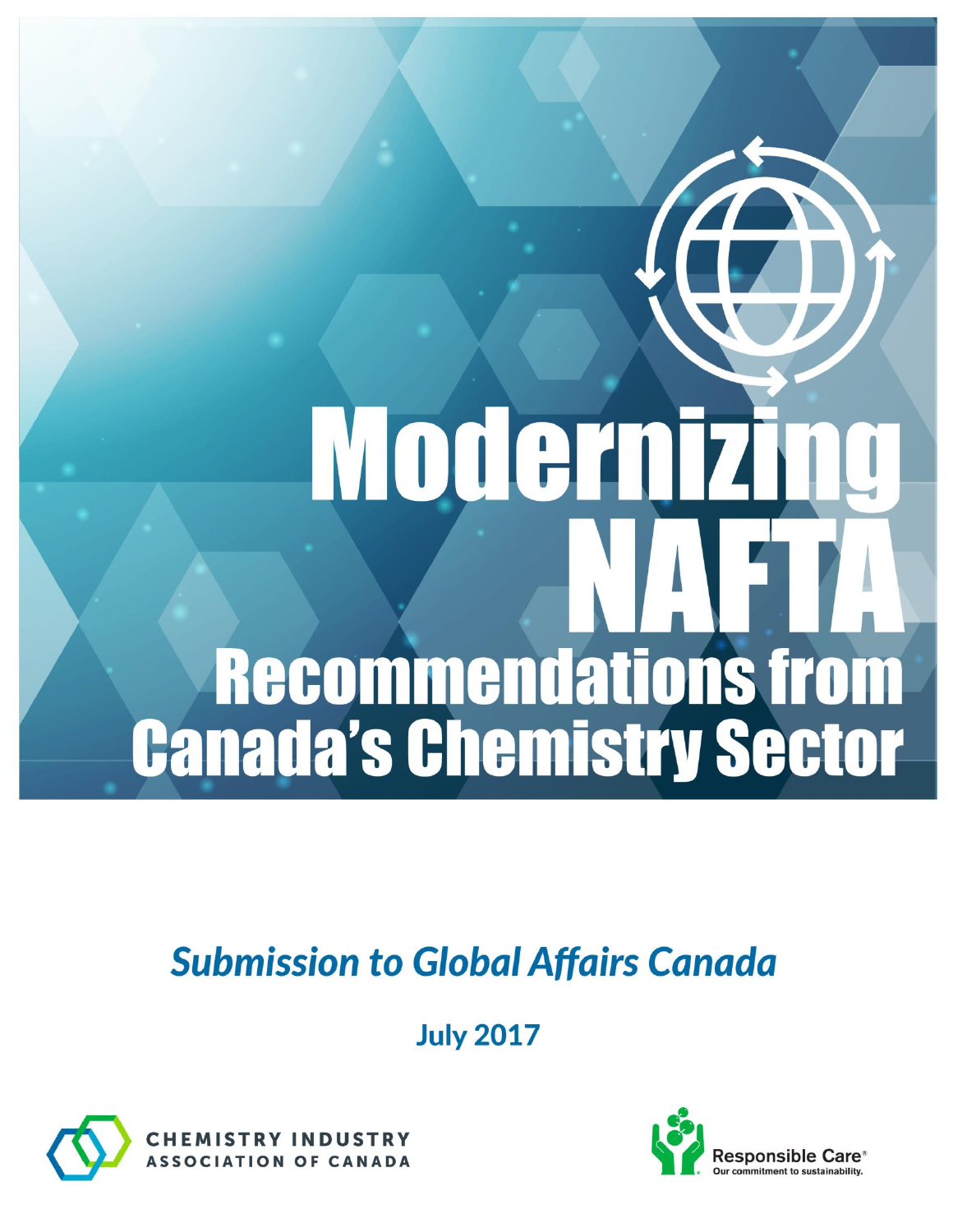# › **Chemistry Industry Association of Canada**

CIAC represents industrial chemical and synthetic resin production in Canada, subsectors 3251 and 3252 of the North American Industrial Classification System (NAICS) chemicals sector, NAICS 325. Our membership is responsible for over three-quarters of the \$26 billion in production in this sub-sector which in turn contributes into the overall sector representing fully \$53 billion in shipments (2016). The 86,700 employees in the sector are incredibly productive and the chemistry industry has a high multiplier effect, five jobs for every one job in the sector. These are high quality jobs – second only to information technology in proportion of employees with university degrees.

CIAC's annual [Chemistry Industry Economic Profile](http://www.canadianchemistry.ca/library/uploads/Stats_Review_2017_April25_ea.pdf) provides a detailed review of the sector and its sub-sector in charts, graphs and narrative.

Separately, we provide trade data sheets highlighting Canada–[U.S. trade statistics](http://www.canadianchemistry.ca/index.php/en/fact-sheets-brochures) for key provinces and states for both NAICS 325 and more narrowly for NAICS 3251+3252. To summarize, Canada has been running a trade deficit in the broader chemistry industry (NAICS 325) on the order of just over \$3 billion per year with the U.S. for over a decade. At the same time, our trade for industrial chemicals and synthetic resins (NAICS 3251 and 3252) has been roughly in balance over the same time-period. While Canada is running a small trade surplus with Mexico, our annual total trade with Mexico is the equivalent of only about 13 days of trade with the U.S.

In a joint statement by CIAC, the American Chemistry Council (ACC) and the La Asociación Nacional de la Industria Química (ANIQ), titled: [The North American Chemical Industry &](http://www.canadianchemistry.ca/library/uploads/NAFTA_and_the_North_American_Chemical_Industry_Joint_Statement.pdf) [NAFTA, March 1, 2017,](http://www.canadianchemistry.ca/library/uploads/NAFTA_and_the_North_American_Chemical_Industry_Joint_Statement.pdf) the three associations confirmed their support for NAFTA and advocated for a modernization of the agreement that could better represent the  $21<sup>st</sup>$ century. CIAC is working collaboratively with our counterparts in Washington and Mexico City. We anticipate all three North American chemistry industry associations are making consistent and complementary submissions through their respective national processes.

# › **The Importance of NAFTA – General Remarks**

Over the past two decades, NAFTA has provided enormous benefit for the chemical sectors in Canada, Mexico and the United States. The Agreement has facilitated expanded economic growth, job creation, and enhanced North American competitiveness vis-a-vis the broader global marketplace. Since entering into force, trade in chemicals amongst NAFTA countries has more than tripled, from \$20 billion in 1994 to \$63 billion in 2014.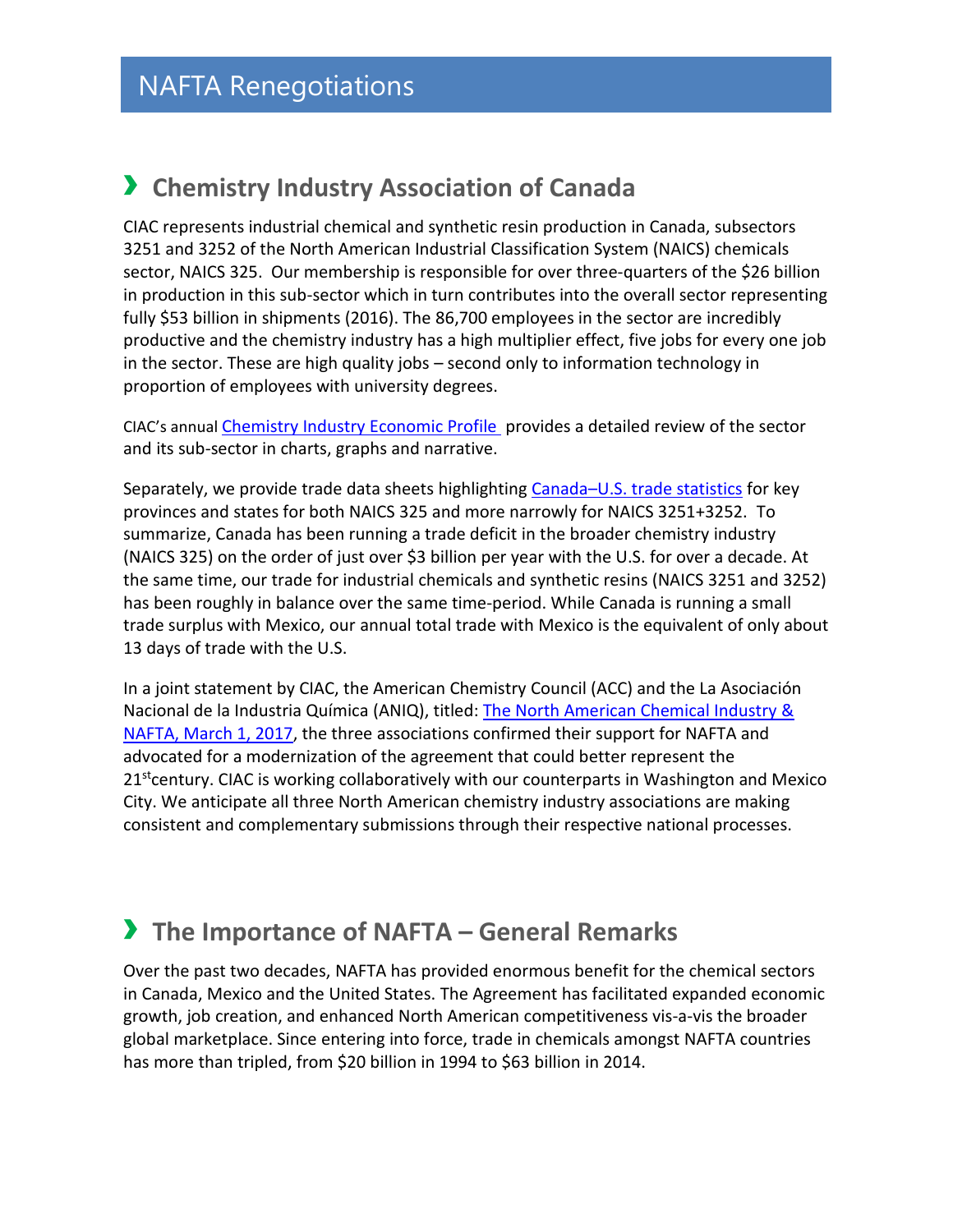NAFTA's success lies in the economic partnerships, supply chain synergies and efficiencies that have been created through reduced barriers to trade. The interconnectivity between the three NAFTA economies has not only lowered the cost of chemical production, it has also strengthened the sector's relevance in North America's overall manufacturing economy. More than 96 per cent of manufactured goods ― from electronics to automobiles, medical equipment to our homes ― are touched by chemistry. As a result, the chemistry industry has a multiplier effect on job creation and economic growth. This is a direct outcome of NAFTA's effectiveness in reducing barriers to trade. This includes trade in energy products, particularly natural gas – a critical building block for chemical production in North America. More than 10 per cent of NAFTA trade is in energy products, and there are more than 100 cross-border energy infrastructure projects in place amongst the three economies.

Modernization of NAFTA is an opportunity to address inefficiencies and upgrade the agreement to reflect technological advances and incorporate procedures adopted or proposed since the Agreement came into force in 1994. Modernizing NAFTA would include:

- facilitating digital trade, especially establishing strong protections for cross border data flows, an essential element of global value chains;
- codifying processes on regulatory coherence and simplification, including cooperation on embodying sound science, and promoting risk assessment principles and mutual recognition of chemical approvals;
- enhancing trade and customs facilitation, including prioritizing infrastructure projects that support export growth, for example more border crossings (especially between Ontario and Michigan) to eliminate bottlenecks.

Our overriding objective is for a modernized NAFTA to result in efficiencies that deepen economic integration, and make North America's co-produced products and services more globally competitive.

It is readily apparent from the data provided that:

- 1. The North American chemistry industry is integrated, interdependent and functioning well under NAFTA.
- 2. The joint statement from the three chemical associations shows there is staunch support to retain the core elements of this agreement as it pertains to chemical manufacturing and North American trade; and to improve on the existing agreement.
- 3. Several of these core priorities should be built upon and strengthened when renegotiating NAFTA to bring the agreement in line with  $21^{st}$  century technologies, standards and needs.

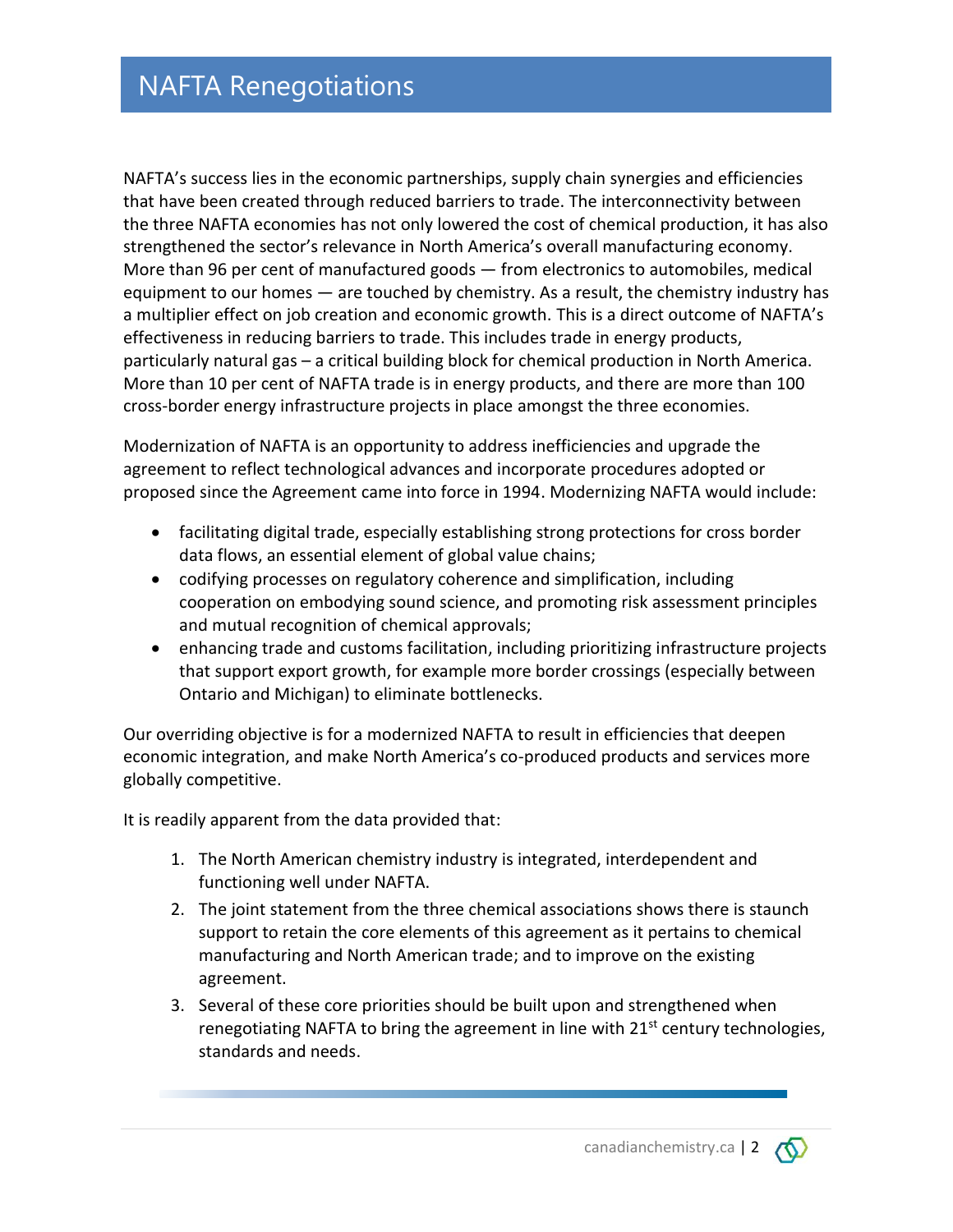# › **NAFTA Renegotiation - CIAC Priorities**

### **1. Market Access**

The seamless movement of goods and related services that has developed since the passage of NAFTA needs to continue. CIAC advocates for **maintaining free trade** (no tariffs) right across the chemical chapters of the HS (28-39, plus as a minimum the first four headings of Chapter 40 covering bulk synthetic rubber). Our industry, and its many sub sectors, have adjusted to zero tariffs and even temporary or interim duties will disrupt supply chains and trade patterns. The three countries are each others' largest markets for exports and largest or close to largest for imports. A large portion of chemicals trade within NAFTA is intra-company, which enables companies to realize significant savings within North America. Intra-company shipments from Canada to the U.S. is in the order of 70 per cent, and while lower for shipments to Mexico, clearly imposing tariffs or any other trade barriers on trade in chemicals would be tantamount to putting a barrier in the middle of our factories.

Clear, straightforward and predictable trade rules governing movement of goods are an integral part of free trade and the renegotiation of NAFTA is an opportunity to ensure these rules continue to facilitate trade in the 21<sup>st</sup> century.

### **2. Rules of Origin<sup>1</sup>**

 $\overline{\phantom{a}}$ 

The current NAFTA rules of origin should be modernized to bring them in line with rules adopted in other recent Canadian trade agreements such as the Comprehensive Economic and Trade Agreement (CETA). This would reduce the burden of gathering and reviewing vendor certificates and cost information in order to determine whether a good qualifies for duty-free treatment under NAFTA. The current NAFTA rules should be revised to eliminate the Regional Value Content (RVC) requirement, and provide for greater flexibility in determining origin, beginning with tariff shift and proceeding through a menu of options including substantial transformation, chemical reaction, purification, changes in particle size, etc. The "de minimis" amount under NAFTA should be increased from seven to 10 per cent which would bring NAFTA into alignment with many other free trade agreements (FTA). CIAC also recommends that the polymer content rule should be consistent with the language negotiated for the Trans Pacific Partnership (TPP). CIAC is particularly concerned that a modern agreement avoid constructed values calculations and regional content rules to the extent possible to specifically improve transparency and predictability for our members.



 $1$  CIAC will provide more details separately and is working on a joint statement with our U.S. and Mexican counterparts on rules of origin, but as a general principle, these rules should be sufficiently simple and clear to permit industry to know in advance the treatment it should expect.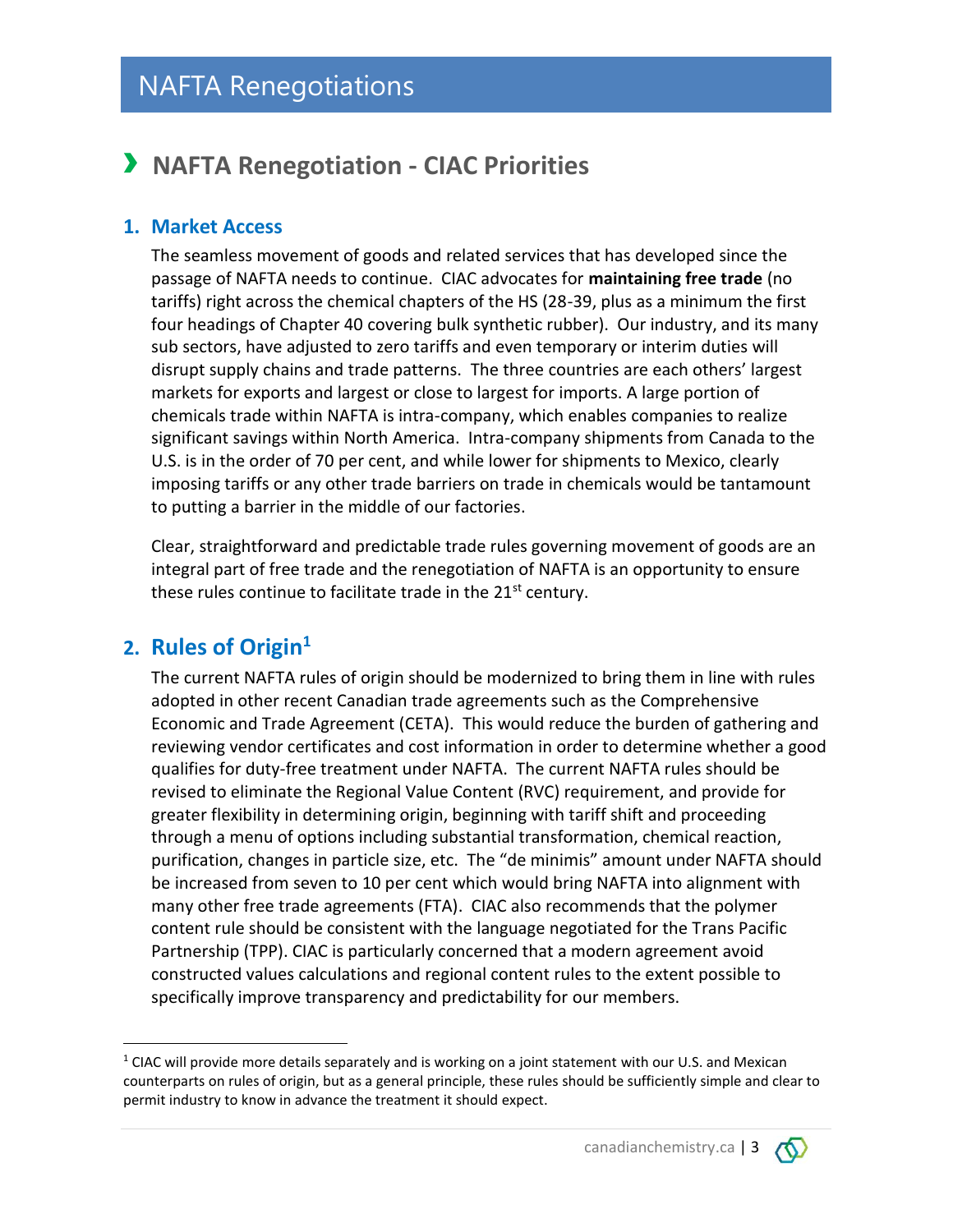### **3. Trade Facilitation**

Trade facilitation has been an ongoing discussion in the World Trade Organization (WTO) for at least the past decade and the new WTO trade facilitation agreement should form the basis for a "WTO Plus" NAFTA. Given the nature of our economic integration as a regional block, consideration should be given to further facilitate electronic transactions, pre-clearance and harmonized placarding for rail and truck movement. There should be seamless movement at the borders, with common approaches to moving goods and treatment of conveyance equipment such as railcars. Additionally, ensuring alignment in tank car standards and phaseout schedules helps foster a competitive business environment, greater flexibility in fleet operations, and seamless movements across the border. Similarly, there should be identical approaches to moving empty containers and carriage equipment. It is important to global competitiveness that the conveyance process assist and not hinder the movement of goods.

In the digital age, digital transactions require similar and fully adequate electronic tracking and approvals. Custom services in all three countries must work to harmonize and facilitate the efficient movement of goods and not become unintended trade barriers themselves. The starting point is accepting that no one system is perfect and designing a border system that is complementary and uses similar methods, procedures, and electronic paperwork and forms is essential. Adequate IT capacity, compatibility/similarity of software, forms harmonization and similar regulations for clarification for officials are only the beginning. Electronic tracking of chemicals from production to delivery will be a challenge as these are fungible goods, making it essential that similar practices be used across all jurisdictions. Similarly, for maintenance of any audit functions, the goal of this process is overall increased safety and accuracy, not impeding the movements of goods.

There are several areas of trade facilitation where NAFTA can lead the world and show the way. Customs harmonization needs to lead and not follow in these aspects of a 21<sup>st</sup> century trade agreement. A few suggestions include:

- updating paper filing and auditing requirements to allow for electronic filing and digital signature;
- establishing mechanisms to provide for the free flow of cross-border data;
- targeting infrastructure projects to remove bottlenecks on the movement of exports (e.g. Michigan-Ontario bridge, cross-border pipelines);
- modernizing transport security requirements to allow for the same operators or single forms of transport across borders;
- harmonizing clearance procedures within NAFTA, e.g. information required, and standardized documents;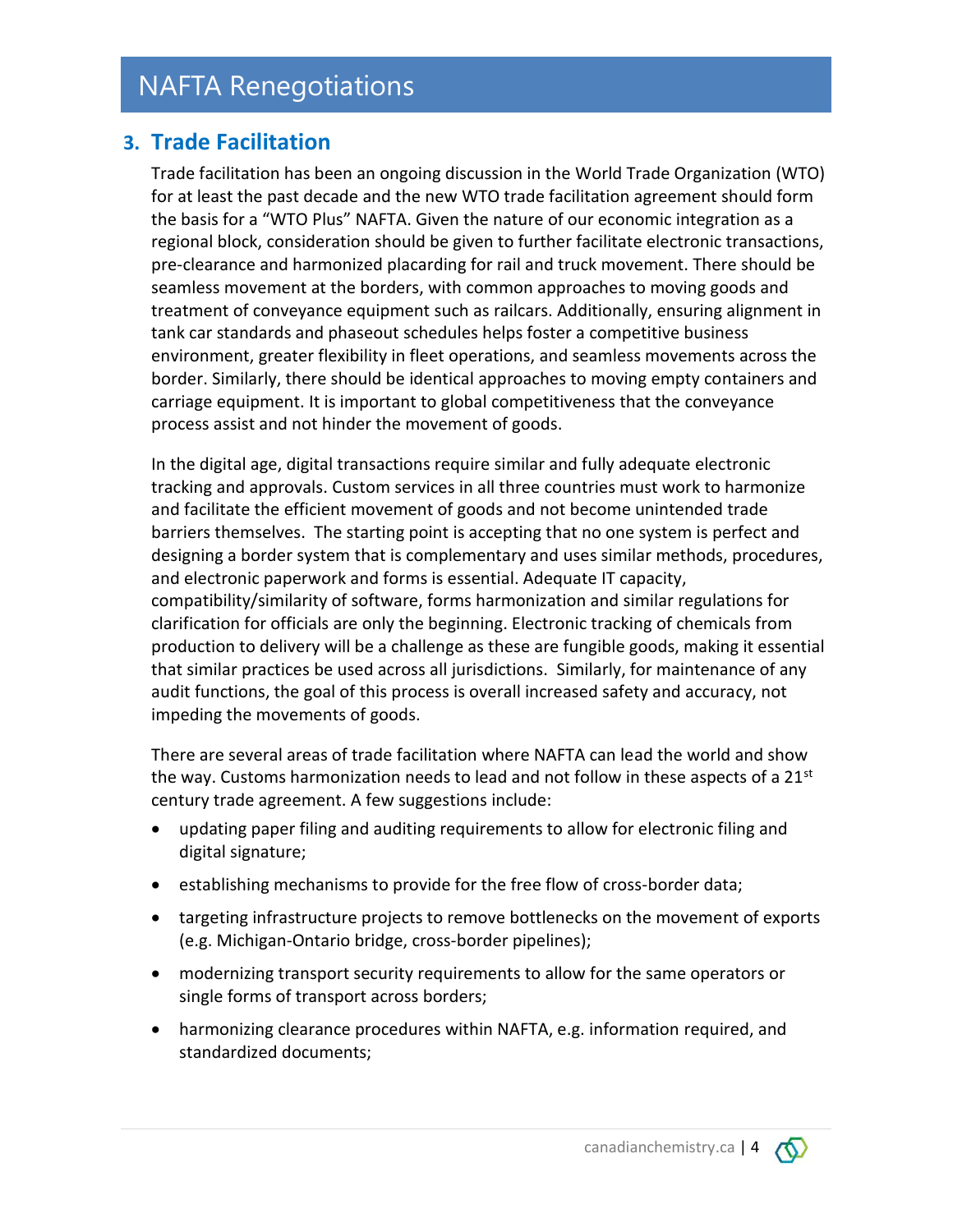- unifying low value shipment criteria to minimize inconsistencies across all three members;
- extending the validity period of blanket certificates beyond one to three years would be advantageous especially if the originating process is static;
- instituting a pre-clearance program to increase border crossing efficiencies.

### **4. Regulatory Cooperation and Alignment**

A modernized NAFTA should promote a more integrated and efficient regulatory environment within North America. Regulatory cooperation can help eliminate unnecessary burdens on cross-border trade and provide more certainty for businesses and the public. Done well, regulatory cooperation can help boost innovation, growth and job creation while maintaining high levels of protection for human health and the environment. CIAC would support the establishment of a Regulatory Cooperation Council under NAFTA, along the lines of what was envisaged under the TPP. Such a Council would help to set overall priorities, and coordinate regulatory cooperation and coherence efforts on a sectoral basis thus reducing unnecessarily duplicative activities and further leverage each other's regulatory capacities and scientific expertise, to improve efficiencies and timeliness of product regulatory assessments.

To be clear, existing bilateral regulatory cooperation efforts (such as the Canada-U.S. Regulatory Cooperation Council) should continue at their own pace outside of the NAFTA agreement. Results from these bilateral efforts, where appropriate, could then be extended throughout North America under NAFTA.

CIAC's top priority for enhancing regulatory cooperation under NAFTA is to strengthen and align the risk- and science-based approach to chemical regulation adopted in Canada and the U.S. In promoting a "North American model" for chemical regulation, NAFTA could help provide a model for other countries and regions around the world considering developing or updating their own chemical regulations, and push back against the spread of more hazard-based approaches. Specific improvements that might be pursued to enhance chemical regulatory cooperation under NAFTA include:

- Implementing a Common Electronic Submission Gateway to allow industry applicants the ability to submit large electronic documents related to pharmaceutical products simultaneously to all three countries and further catalyze increased review and collaboration on these products between the regulatory agencies.
- Extending the Lautenberg Chemical Safety Act (LCSA)/Chemicals Management Plan (CMP) model for chemical regulation to Mexico. In doing so, the first step could be having Mexico adopt either the U.S. or Canadian chemical inventory instead of trying to compile their own. Secondary options would be to consider

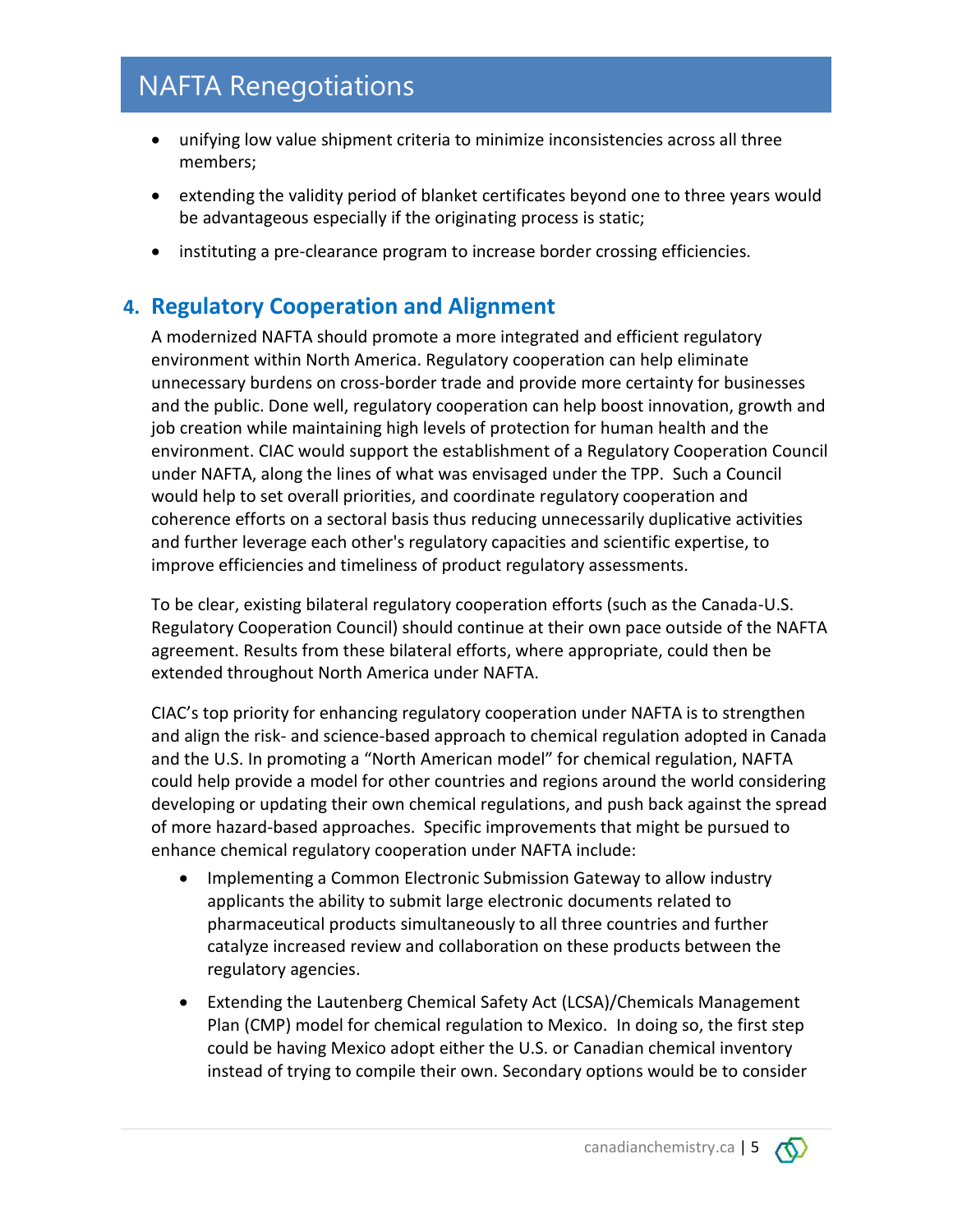mutual recognition for Mexico – for example if a chemical is on either the U.S. or Canadian inventories, it is automatically on the Mexican inventory.

- Extending U.S.-Canada alignment on the Hazard Communication Standard as a means of implementing the Globally Harmonized System for Classification and Labeling (GHS) – to Mexico.
- Reducing or eliminating other variances between the U.S. and Canadian adoption of GHS. Examples include reporting requirements for changes to Safety Data Sheets (SDS), labeling requirements, and requirements applicable to combustible dust.
- Harmonizing documentation by government regulatory agencies across NAFTA, e.g. uniform permits, certificates, Chemical Data Reporting (CDR), chemical nomenclature rules, and regulatory controls, (e.g. Ministerial Conditions and Prohibitions in Canada versus the Toxic Substances Control Act (TSCA) Section 6 requirements);
- In this regard, the Environmental Protection Agency (EPA) and Environment Canada have a Regulatory Cooperation Council working group to align New Substance Notifications (NSNs), risk evaluations and classifications, Significant New Use Rules (SNURs) and Significant New Activity (SNAs). Mexico should be encouraged to align their new chemicals program with those of the U.S. and Canada and we understand that work is already underway in this area. A more formalized process would be welcome in relation to all of these matters, to ensure timely and consistent results. At the same time, Environment Canada is considering an export regulation akin to TSCA 12(b), so efforts to align the two systems from the outset would help to avoid complicated and potentially competing regulatory requirements.
- Companies face a set of challenging options under Canada's revised Workplace Hazardous Materials Information System (WHMIS) for SDS: companies must provide the government with sensitive business information (either exact chemical concentrations or product-specific concentration ranges), or they must pay a per-product application fee for review and approval of the confidentiality of chemical concentrations, an option that quickly becomes expensive. These requirements do not align with both corresponding U.S. and European regulations. Ongoing work to harmonize safety data sheets should be extended and artificial barriers in the protection of confidential business information should be eliminated while continuing to preserve worker protection.
- Canada maintains strict rules to define hazardous waste that cross its borders that disrupts trade in the chemistry industry with the U.S. Specifically, the Canadian government does not provide any exemption to allow empty containers with hazardous waste residue to bypass the substantial Basel Convention paperwork requirements that normally accompany transit of hazardous waste –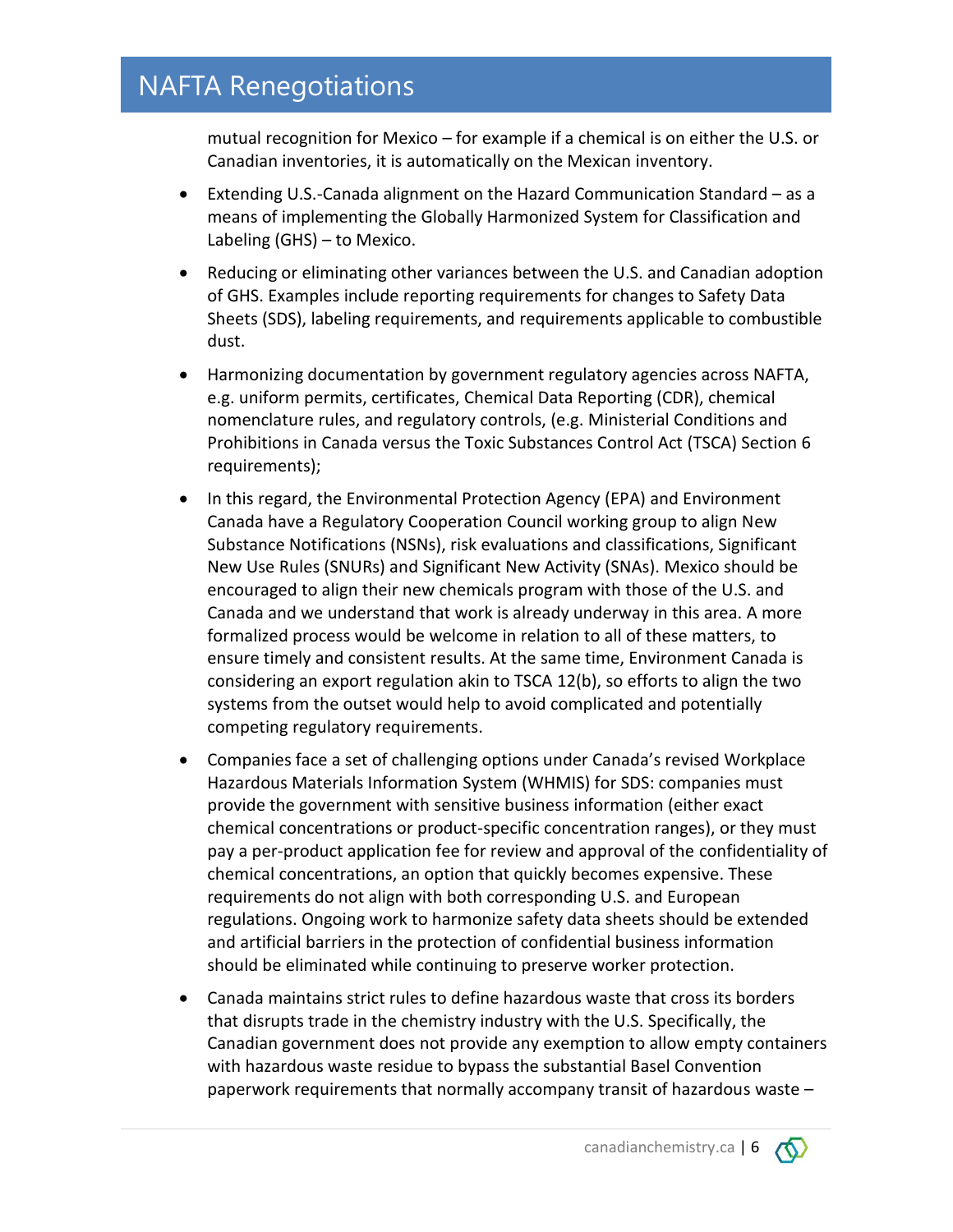even though many of its provinces, and many other governments (including the U.S.) do so. Such policies mean that any containers transiting the border for cleaning must go through onerous and time-consuming transboundary paperwork requirements, impacting not only makers of chemicals, but downstream industries that use those products as well as hazardous waste cleaning facilities on both sides of the border. Alignment on a definition of "empty" containers would increase regulatory efficiency while relieving industry of a burdensome regulatory requirement that provides no benefit to human health, safety, or the environment.

### **5. Additional areas for consideration**

Environment, Health and Safety (EH&S) harmonizing approaches are an important component of any "WTO Plus" trade facilitation process. As noted earlier, a Chemicals Management Plan standard of all three counties can serve as a core to harmonizing safe and efficient movement of goods. Timing of changes to Canada's systems and procedures at an administrative level is key to maintaining an integrated approach. Here the GHS is an excellent case study. Unless timing is coordinated, Canada will inadvertently introduce trade barriers, barriers to the movement of goods which will undermine our industry's global competitiveness outside of North America. Regulators in our respective countries need to be part of the solution and should consider the competitiveness pressures that come with competing in the global market, thereby avoiding duplicative, erroneous and burdensome barriers to chemistry products.

Finally, the goals in the area of market access, while touching many areas, needs to take into account that in today's world we are not just moving the goods, we are also providing an element of service with every transaction. Members of this trade agreement need to be able to provide after-sales services linked to the goods. Movement of specialists in the business of chemistry will be covered in greater detail as discussions evolve and around the trade in services negotiations, but at this point and as a principle, experts must be able to provide advice to customers and NAFTA needs to facilitate, not hinder this crucial aspect of trade in chemical goods.

An agreement which provides a regular assessment of regulatory systems and methods of compliance and review, is a start in achieving a sustainable trade agreement. Trade considerations are a must in the EH&S process and our respective regulatory agencies need to be part of the solution and their regulatory improvements need to rigorously assess potential impacts to trade before regulations are promulgated. The Canada-U.S. Regulatory Cooperation Council mentioned earlier is a good model to adopt across the continent.

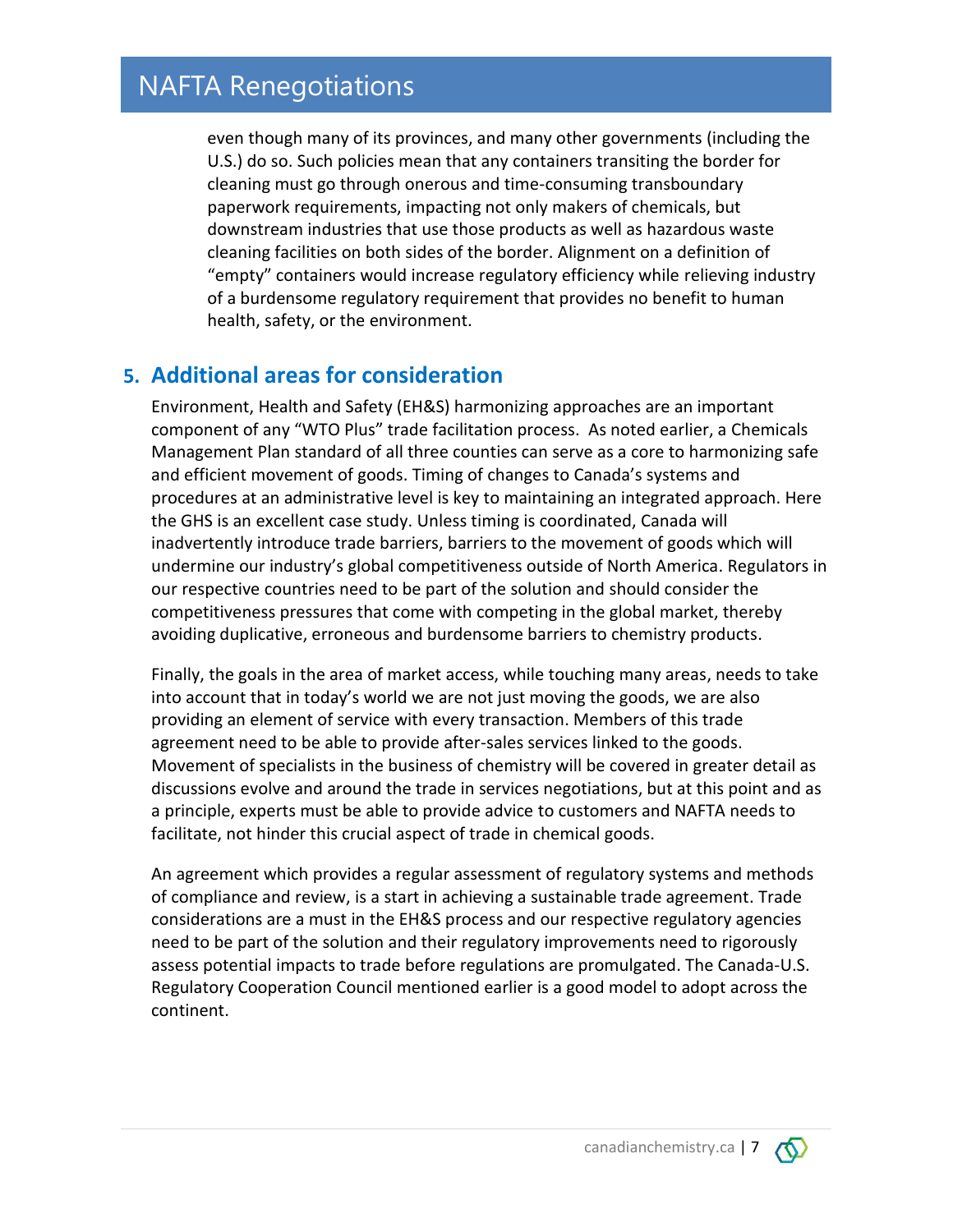## › **Conclusion**

CIAC strongly supports the launch and timely completion of negotiations on modernizing NAFTA. For the chemistry industry, and for the broader economy, it has the potential to provide a significant boost to growth and job creation, which in turn would promote innovation and strengthen the international competitiveness of exporters. A successful conclusion of negotiations on modernizing NAFTA would also send an important signal to the rest of the world, particularly in terms of promoting risk- and science-based decision making. CIAC looks forward to maintaining a dialogue with negotiators and regulators as the NAFTA negotiations proceed and as we move from principles to specifics, to the details of a new agreement for the future.